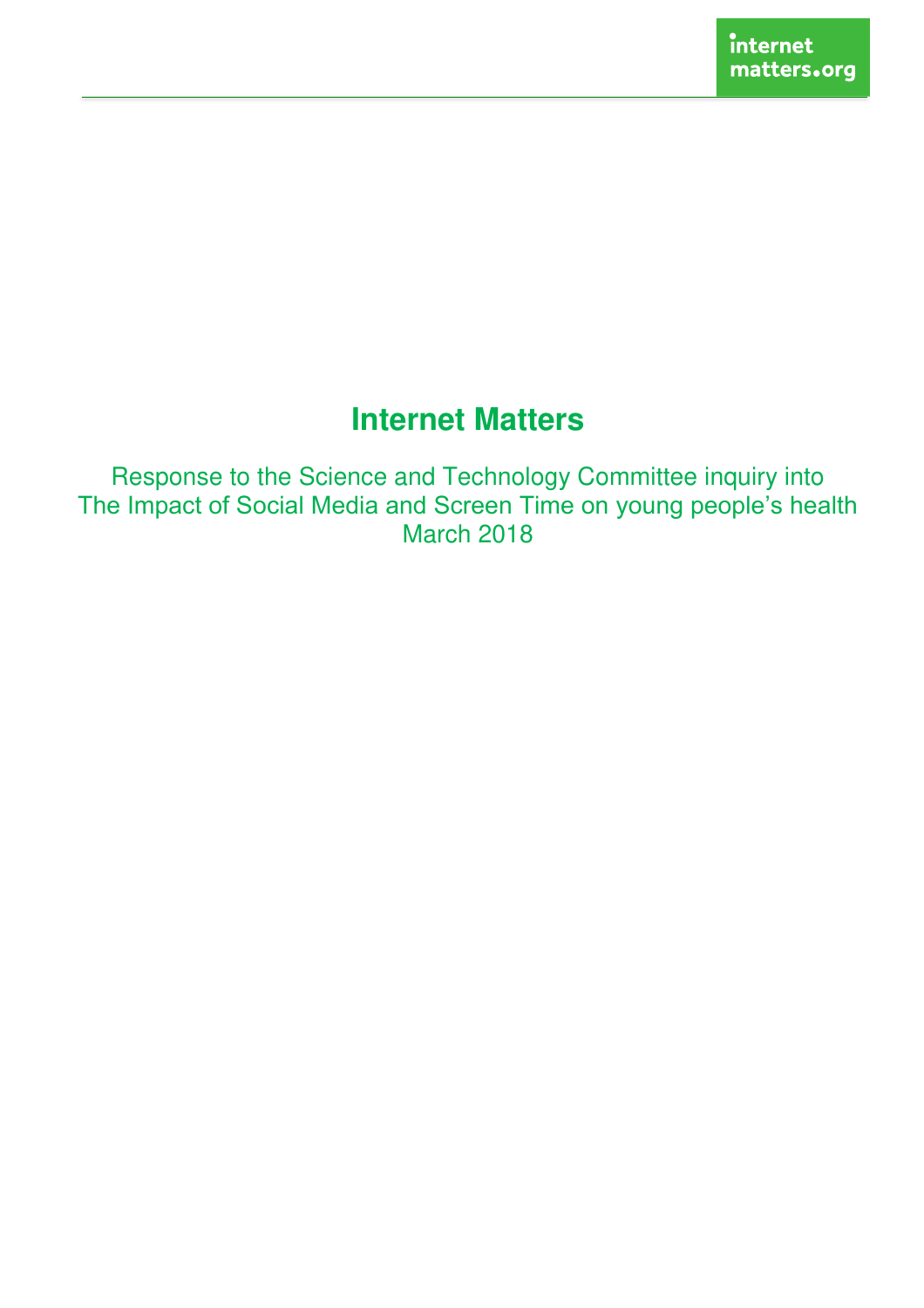#### **Introduction**

We believe that the advancements of modern technology are overwhelmingly positive for children and young people, however we also recognise they present a new set of challenges for them as well as their parents, carers, teachers and health professionals.

The prevalence of connected devices at an ever younger age creates an environment where children are exposed to a world predominantly designed for adults, with all the challenges, unpleasantness, and risks that creates. Collectively, we have a responsibility to educate our children - helping them develop a range of skills that can help them navigate the digital world both safely and healthily and allow them to benefit from the vast array of opportunities that technology affords.

Parents tell us that for children to be safe online, four elements have to be in play. These are:

#### • **Education of children and young people**

We support the proposal to include online safety in to the RE and RSE subject areas and believe that further support and training needs to be given to teachers to effectively help and manage online risks and harms. We welcome the Children's Commissioner's role to update the school curriculum so that it is comprehensive in its approach to teach children to be critical thinkers so they can interpret content encountered online, help them navigate the commercial realities on the Internet, as well as teaching them the ability to bounce back and learn from upsetting experiences online.

Internet Matters has a dedicated resource portal on our website that connects education professionals with resources from third parties that include policy, training and classroom resources, plus we offer dedicated advice and resources for parents.

#### • **Education of parents**

Research consistently informs us that parents play the most influential role in both ensuring digital technology is framed and managed effectively in the home and also developing children's digital resilience to enable them to use critical thinking, judgement and the ability to bounce back from challenges they experience online.

#### • **Technology solutions**

Products and services used by children should have their safety at the heart of their design, plus they should give parents the ability to use settings and controls to allow children more freedom as they grow.

#### • **Recovery services**

Adequate investment should be made into recovery services for children that come to harm, particularly where online services play an important role, in particular addressing the potential increases to mental health problems associated with the increasingly connected world children live in.

Whilst we recognise that some of these elements are out of scope for this consultation we would urge the Committee to use its significant influence so that this inquiry influences the policy outcomes – which is the only way to achieve the noble objective to making the UK the safest place in the world to be online.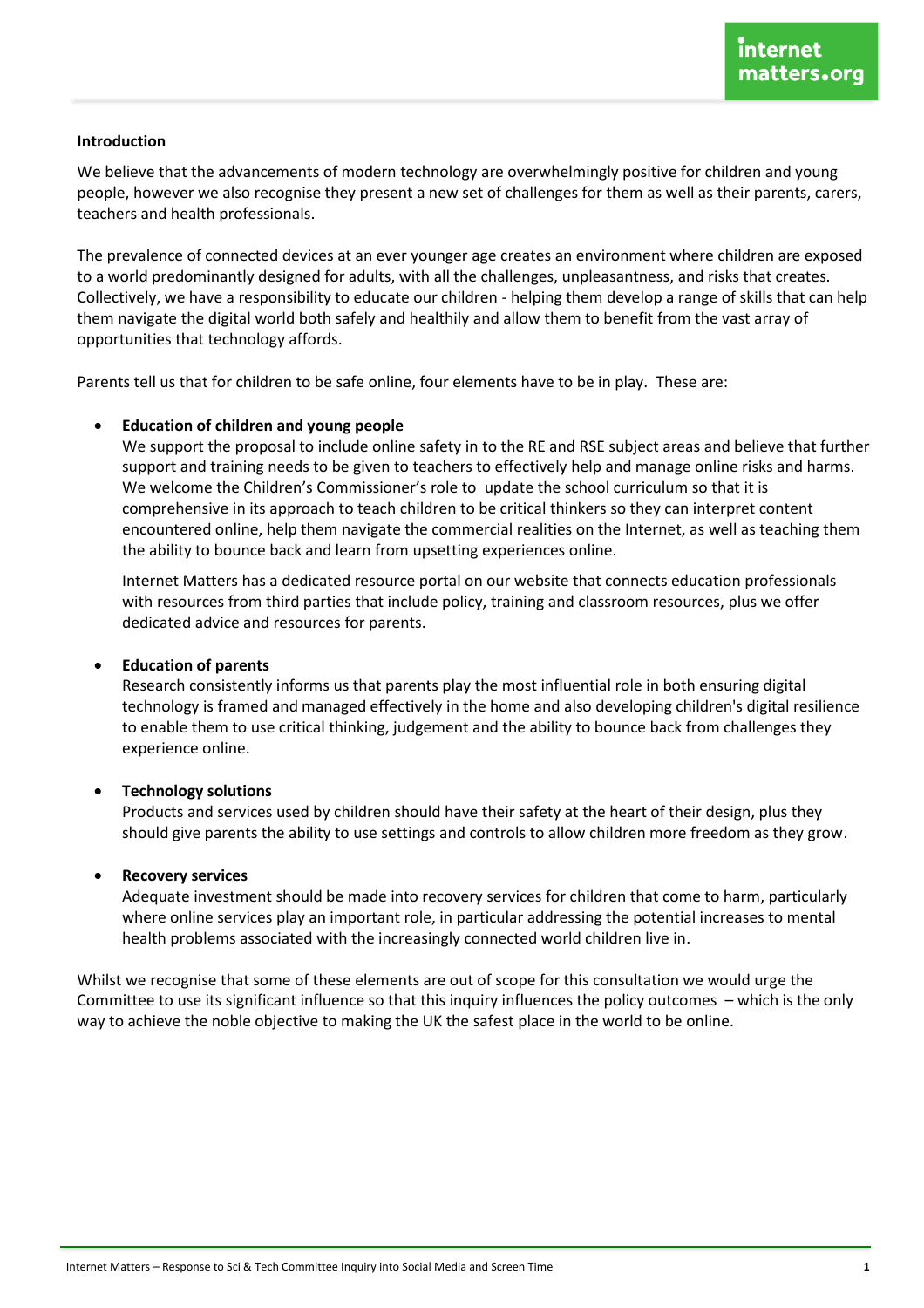#### **Internet Matters**

Since our launch in 2014 we have been striving to help parents keep their children safe online, raising awareness and empowering parents through the provision of practical, simple and relevant advice. During this time we have made significant progress, with over 6m million visitors to our website and the launch of a number of innovative programmes. We remain committed to working together with industry, sector experts and policy makers, to support families across the UK. We know that the single most influential factor in keeping children safe online is parental engagement. Internet Matters equips parents to have those conversations, about a world they increasingly don't understand and their children know more about than they do.

Our latest research tells us parents have 3 primary concerns about their children's online lives:

- Parents are struggling to keep up with the 'new normal' of the online world and therefore educate their children on how to keep safe.
- Parents are increasingly concerned their children will access sexual or violent content by accident or deliberately.
- Parents continue to be concerned about online bullying with many worried they don't know how to spot the signs or what action to take if a situation occurs.

Our business model is predicated on industry collaboration. We were founded by BT, Sky, TalkTalk and Virgin Media in 2014 in response to David Cameron's challenge to address the harm done by online pornography, with the BBC and Google becoming members in 2016. Now, there are many more issues to be considered, and we continue to expand our network by attracting support from companies such as EE, Twitter, Facebook and Huawei. These companies recognise they have a role to play in helping educate parents, ensuring their children benefit from the internet in as safe a way as possible.

We are a recipient of a grant from the Department of Education to pilot an online reporting tool for children, parents and staff in 300 schools nationally. This innovative platform allows children to anonymously raise any concerns or issues they have and get a response back from an anonymous member of staff. Whilst focussed on bullying and cyberbullying, the tool allows for any social or emotional concerns to be raised and then effectively managed and recorded by the school. The platform also provides pupils, parents and staff with a wealth of appropriate resources and self-help suggestions.

Our work on cyberbullying also extends to being members of HRH the Duke of Cambridge's Taskforce for the Prevention of Cyberbullying and we are also members of the Executive Board of UKCCIS, the UK Council for Child Internet safety.

Since our formation just four years ago, we are already the second most recognised brand for online safety for parents, behind only the NSPCC, who are established and recognisable for a wider child protection remit. We will attract over 3.25m visits this year of which over 70% are identified as new.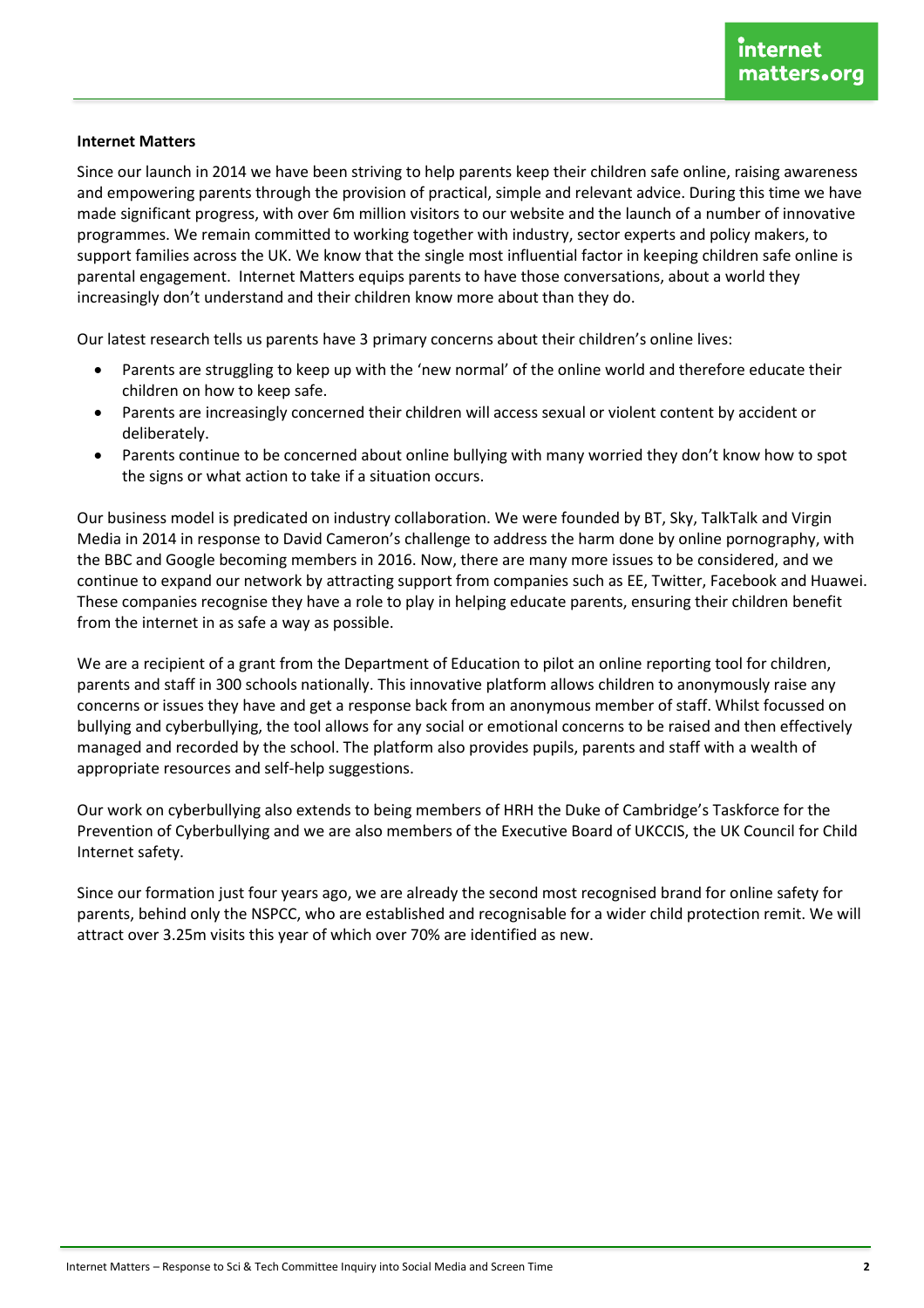

# Confidence and overall knowledge - Pre / Post visitation of IM website (W1)

internet matters.org Visiting the Internet Matters website has a positive impact on broadening parents knowledge of children's

online safety and on driving parent's confidence in being able to find necessary information and support



# Our latest research demonstrates the impact we are having: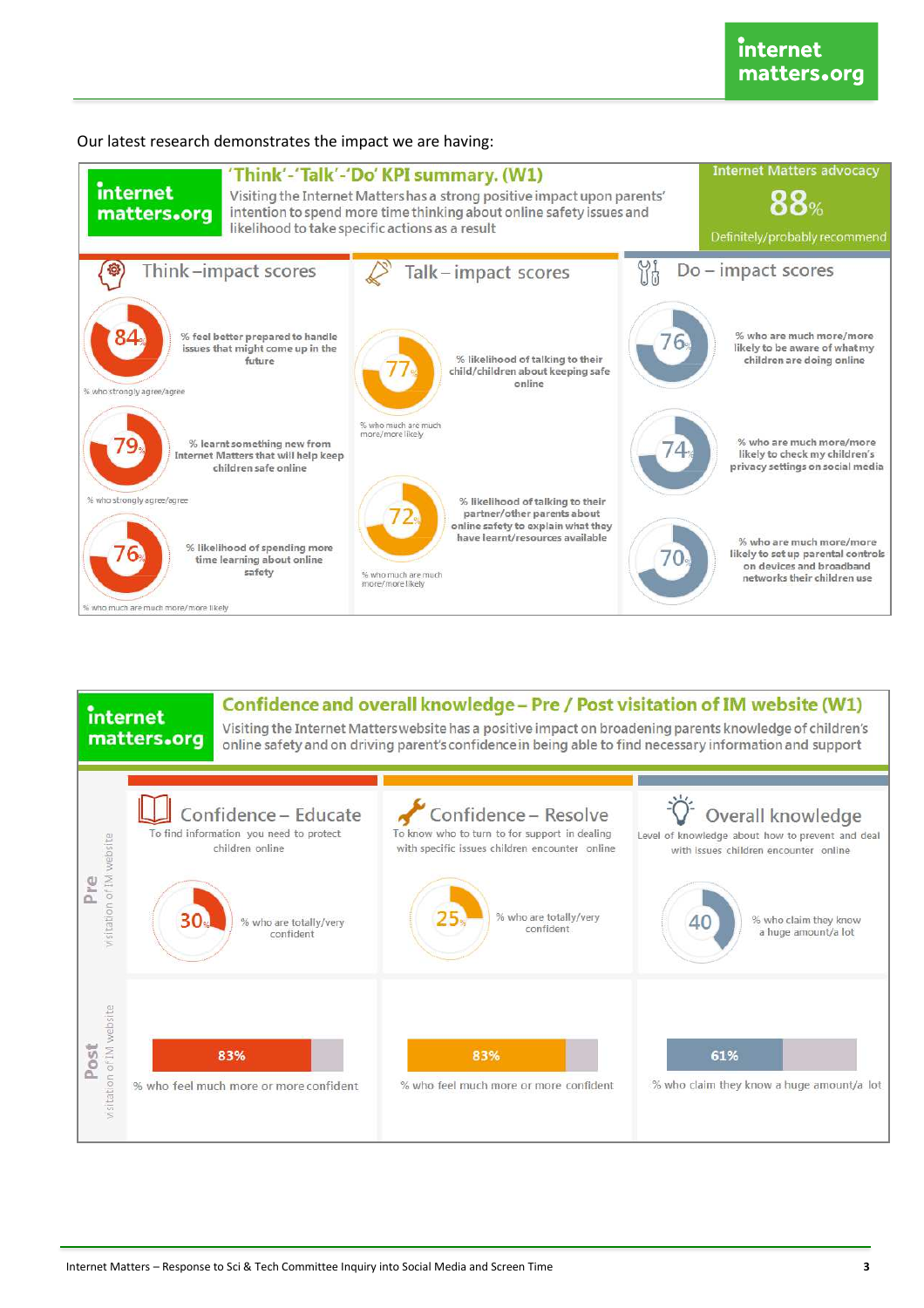## What evidence there is on the effects of social media and screen-use on young people's physical and mental well-being  $-$  for better and for worse  $-$  and any gaps in the evidence;

The pace of technological change, specifically the advent of social media and the speed at which that has achieved mass penetration means that the evidence base over time is almost inevitably lacking. However, there is an emerging literature base which shows increasing digital media usage at a young age. Ofcom's Children and Parents: Media Use and Attitudes Report (Nov 2017) details the digital footprint of the nation's children by age.

Their data indicates that 23% of 8-11 year olds have their own social media accounts, which rises to 74% of 12-15 year olds. Equally interesting are the findings for 3-4 year olds:

- 96% watch TV for 15 hours a week
- 40% play games on a screen for 6 hours a week
- 53% go online for 8 hours a week
- 48% watch YouTube
- 0% have a social media account

Evidence of the impact this increased usage is having is still unclear; however, there are some indicators which are pertinent to the Committee's inquiry:

- Research by the University of Essex, published this month, found increased mental health risks to girls who spend more than an hour a day on social media.<sup>1</sup> The research tracked youth participants' data from the UK household longitudinal study, Understanding Society, following almost 10,000 young people from diverse backgrounds across the whole country between 2009 and 2015. At age ten, girls who interacted on social media for an hour or more on a school day had worse levels of well-being compared to girls who had lower levels of social media interaction. Additionally, these girls with higher social media interaction at aged ten were more likely to experience more social and emotional difficulties as they got older. While the researchers were unable to say that the higher level of social media use among young girls directly caused the mental health issues, they concluded there was a strong association.
- The Children's Commissioner's 2017 report, A Life in Likes, demonstrates the mixed impact that children themselves say the internet usage has, with positive impacts included the ability to pursue interests, stay in touch with friends, stay entertained, but the negative impact of making them "worry about things they had little control over.

Clearly usage and screen time is not the same as impact on well-being - but the scale of usage and screen time from a very young age underlines the importance of this inquiry.

It is worth noting that the screen time as a proxy for impact is as lazy as it is prevalent. As the Ofcom data shows, screen time covers a range of activities from a young age. For children or young people fascinated by space, or dinosaurs, or seeking support for mental health issues, or advice on how to care for a sick parent, screen time in of itself should not be a significant concern. We would urge the committee to be more nuanced and sophisticated in its analysis and resist the temptation to demonise screen time. The introduction to The Children's Commissioner's Report 'Life in Likes' published in Jan 2018 makes this point powerfully: <sup>2</sup>

"reveals two sides to social media: one side which helps younger children to discover new things about the world around them, which boosts their moods and allows them to be creative, but another side among those approaching their teens which makes them worry about things they are not able to control. The 'cliff edge' often appears as children move into secondary school, with their use of social media changing from becoming about games and creativity to more about social interactions and image."

<sup>&</sup>lt;sup>1</sup> Gender differences in the associations between age trends of social media interaction and well-being among 10-15 year olds in the UK:

https://bmcpublichealth.biomedcentral.com/articles/10.1186/s12889-018-5220-4

<sup>&</sup>lt;sup>2</sup> https://www.childrenscommissioner.gov.uk/2018/01/04/children-unprepared-for-social-media-cliff-edge-as-they-start-secondary-school-childrenscommissioner-for-england-warns-in-new-report/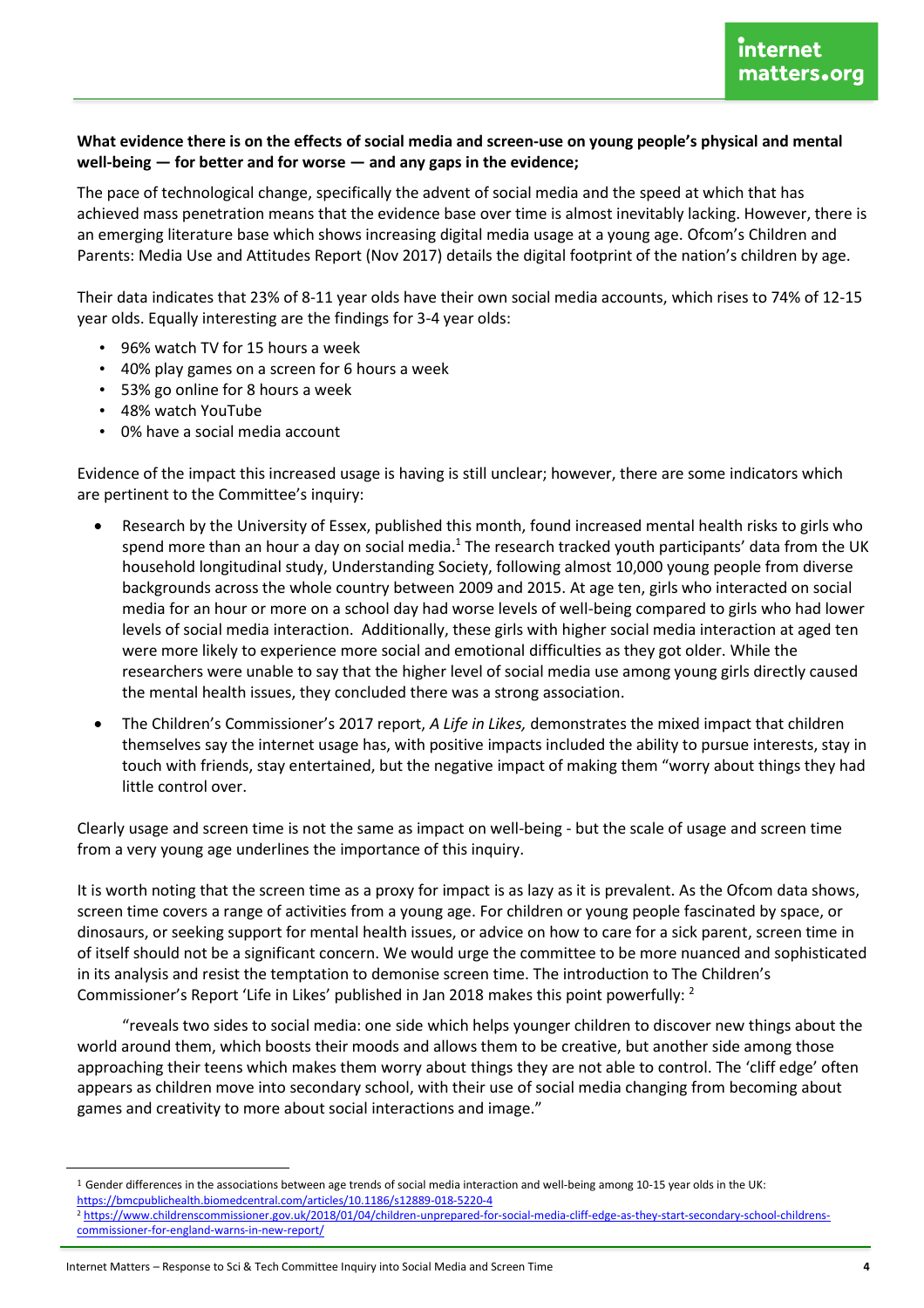Professor Sonia Livingstone, endorses this point and raises the more apposite question in her recent 'In the Digital Home' research $3$ 

"rather than worrying about the catch-all notion of 'screen time' it might be better to focus on whether, when and why particular digital activities help or harm individual children.<sup>"</sup>

### **The areas that should be the focus of any further research needed, and why;**

There is an abundance of reports covering the breadth of issues in this area - ranging from body confidence issues, to mood and socialisation, and plenty more besides - we're not short of reports. Some reports quiz a small number of children and parents, and some will research thousands. Therefore, we could benefit from both a meta-analysis of the literature to draw out the larger conclusions, and ensure any comparisons are equitable, and consider the methodological parameters, and a quality longitudinal study that considers well-being by age of child and by effectiveness of parental intervention. Such a study will allow us to explore whether parental understanding of social media changes over time and will enable us to consider which actors - parents, government, companies - should act, and how.

## **The well-being benefits from social media usage, including, for example, any apps that provide mental-health benefits to users;**

Our own expert adviser, Dr. Linda Papadopoulus<sup>4</sup> has demonstrated that:

- Online games and activities can enhance teamwork and creativity.
- The internet's wealth of information can add to the child's store of knowledge, provided that the child has learned to discriminate between good and bad information sources.
- Children in households with computers perform better academically than peers who do not have ready access to computers.
- Interacting with computers improves both visual intelligence and hand-eye coordination.
- Technology takes away physical barriers to social connections which can be especially important for children who fail to find their tribe at school and / or have special interests or special needs.
- Outcomes for children are better if they benefit from connected technology.

### **The physical/mental harms from social media use and screen-use, including: safety online risks, the extent of any addictive behaviour, and aspects of social media/apps which magnify such addictive behaviour;**

- Our own research tells us that parents are most concerned by the typical worries associated with the online world such as:
	- Content what are children looking at and whether they are accessing inappropriate content.
	- Contact who are they speaking to strangers and people presenting with false identities.
	- Conduct how they present themselves and engage with others, and the prevalence of online bulling.
- Additionally, parents are becoming concerned about the lifestyle pressures created by the perceived requirement to be physically perfect, and enjoying a lifestyle devoid of dullness. This theme was echoed in the Children Commissioner's recent report 'Life in Likes<sup>5</sup>', where attention was drawn to the pressures caused by validation being solely provided through other people liking your content. This creates a notion of being 'always on show', and as such there is a pressure for our lives to become show reels.
- Such a presentation of ourselves is at best partial. A 2013 Michigan University study found that over 75% of people surveyed, shared only 'good things' on-line- only 36% shared negative things.

 $\overline{a}$ 

<sup>3</sup> [http://www.lse.ac.uk/media-and-communications/assets/documents/research/preparing-for-a-digital-future/P4DF-Survey-Report-1-In-the-digital](http://www.lse.ac.uk/media-and-communications/assets/documents/research/preparing-for-a-digital-future/P4DF-Survey-Report-1-In-the-digital-home.pdf)[home.pdf](http://www.lse.ac.uk/media-and-communications/assets/documents/research/preparing-for-a-digital-future/P4DF-Survey-Report-1-In-the-digital-home.pdf) 

<http://drlinda.co.uk/about/>

<sup>5</sup> <https://www.childrenscommissioner.gov.uk/publication/life-in-likes/>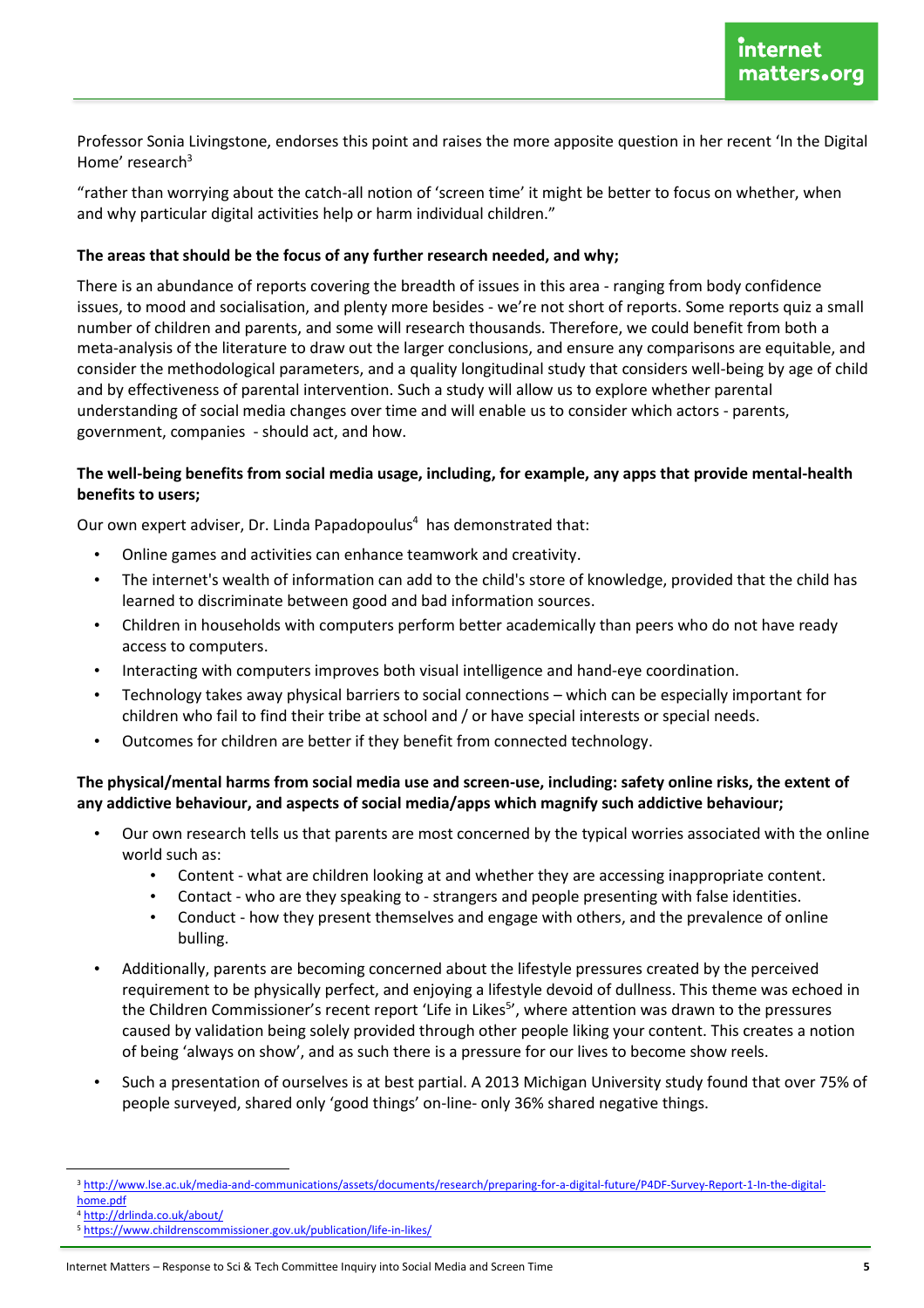- This is particularly relevant for young adults who have had years of very clear guidance about how well they are doing - but when test results and degree classifications are no longer the thing you look to for how well you are performing, it's hard to know if you're getting an A or failing. That's the appeal of social networking; it provides an easy way to 'grade' yourself in comparison to others. And so the social surveillance begins, with people spending more time looking at other peoples' pages and editing their own as they try to live up to what they believe they need to adhere to.
- The desire to live up to a fake standard can be aggravated by the behavioural science that some social media companies deploy to keep people on line for as long as possible. That's the metric of success for many of these companies - and currently there is little to no regulation around this area - especially on apps or devices designed and targeted at children and young people. Examples include the trend for 'streaks' on Snapchat. An app that was originally about enjoyment and sharing experiences has now developed so that children are sending each other random images of walls to keep up to date with their streaks. It has simply become about keeping children on the platform.
- What psychologists and brain scientists tell us about interruptions is that they have a fairly profound effect on the way we think. It becomes much harder to sustain attention, to think about one thing for a long period of time, and to think deeply when new stimuli are pouring at you all day long. The price we pay for being constantly inundated with information is a loss of our ability to be contemplative and to engage in the kind of deep thinking that requires you to concentrate on one thing.
- We also know that:
	- Sleep cycles are affected by blue light from screens tricking our brain into thinking it is still daylight, making it difficult to sleep.
	- Screen-based entertainment increases central nervous system arousal, which can amplify anxiety.
	- We're creatures of habit so it doesn't take long to get used to glancing at your smartphone 150 times a day.
	- o Millennials are more forgetful than OAP's; they've outsourced their memory to Google, GPS, calendar alerts etc. Columbia University found that when people know that they'll be able to find information online easily, they're less likely to form a memory of it.

There is much here for the committee to consider - balancing positives of connectivity with the challenges of living up to an impossible standard and facing constant interruptions. In our judgement, part of the solution through this has to be a bold, consistent and simple campaign to parents to get them to engage with their children's online lives and provide that counter-balance of validation and mediation. We hope that the Internet Safety Strategy will lead the way here - backing a clear call for industry and the charitable sector to favour of a consistent clear actionable message to parents, backed up with usable resources.

## Any measures being used, or needed, to mitigate any potential harmful effects of excessive screen-use - what solutions are being used?;

There are a raft of products & apps that allow parents to 'control' internet usage, including, but not limited to: Homework Time from TalkTalk App's Guided Access, Oyoty, Dafetonet, Online Them, Circle, Haandle. Recently Google introduced Family Link which helps parents while their children are online. The app allows parents to connect their phone to their child's phone or tablet, and to set and tailor the digital ground rules that work for their family.

We also welcome the PEGI age-ratings in the Playstore and Apple and would urge the committee to explore how this can be made consistent with the ratings used in other technologies.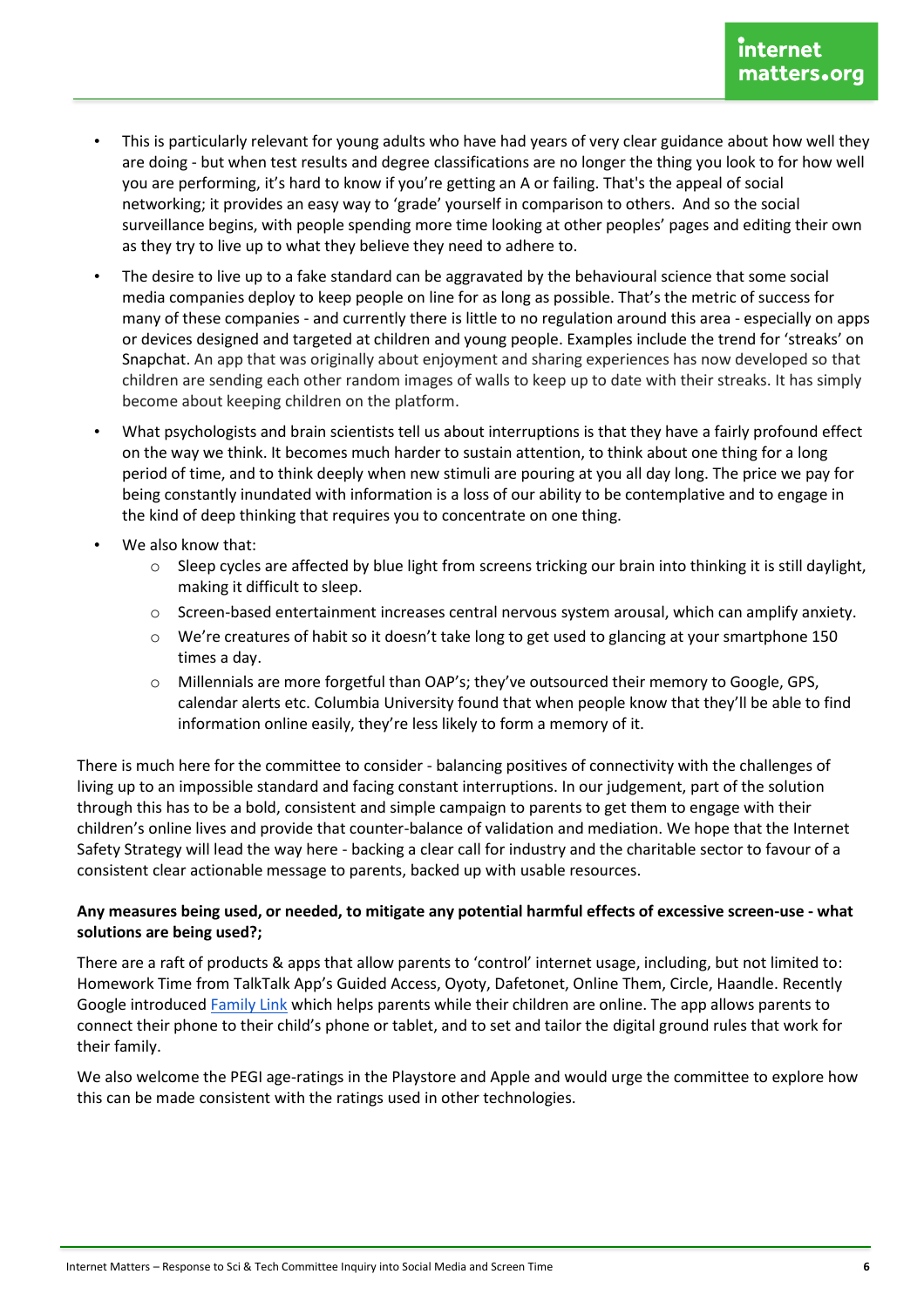However, the wider policy question that this raises is what is the appropriate balance between controlling and restricting access and educating parents to raise digitally resilient children, who understand the benefits and challenges of constant connectivity. Clearly the most appropriate point on that spectrum may vary from family to family – but it is clear that technological solutions alone cannot provide the entire answer. The Children's Commissioners Digital 5 a Day<sup>6</sup> offers one framework which provides a way into this challenging area.

Beyond technology solutions, we believe that education and support for both parents and young people can help to mitigate potential harm. Developing children's understanding of online behaviour will help them contextualise the online world, and build the resilience they need to recognise potentially harmful behaviour, and take steps to avoid or mitigate it.

## The extent of awareness of any risks, and how awareness could be increased for particular groups - children, schools, social media companies, Government, etc;

- 1. The key to a healthy online life for children is parental engagement, which has to start with awareness and education. The Internet Safety Strategy Green Paper calls for 'greater public awareness' of online safety and we believe that a programme to drive parental engagement is key to achieving this policy objective:
	- 96% of parents accept their responsibility to keep children safe and well, but 70% of parents consistently tell us they want more help.
	- As a nation we need to deliver a step-change in the awareness, education and involvement of parents. Examples could be:
		- i. Some kind of national education campaign for parents which could include public service broadcasting.
		- ii. Cross departmental working whether with Department of Health on mental health issues or Department of Education for schools (of our visitors 12% are teachers) - we're supportive of a multifaceted approach.
		- iii. Research into how to reach the parents/carers of the most vulnerable children, so that we can make the greatest impact to children who may be at the greatest risk of harm.

Our website - www.internetmatters.org is full of simple, practical advice to parents, offered by issue, age of child, app or device. Fundamentally we help parents have the conversations that will help keep their children safe online.

We need a multi sector, pan-industry alliance, supported by Government to create the cut through needed to engage and support parents in these new challenges. We would urge the Committee to lend its support to this with some urgency.

## What monitoring is needed, and by whom;

We would urge the Committee to consider the work done by the Royal Foundation's Task Force on Cyberbullying which created some safety guidelines for social media and gaming platforms. We have included an extract here for ease of reference and would encourage the Committee to explore this further.

- 1. Social media and gaming platforms will adhere to the Taskforce's Design for Safety Guidelines. The guidelines contain provisions to promote:
	- a. Increased education and awareness about cyberbullying.
	- b. A clear and transparent reporting process.
	- c. Provision of emotional support for when things go wrong online.
	- d. Clear explanations of the consequences of misconduct online.
- 2. Social media and gaming platforms will design any new products or functionality with the consideration of children and young people's needs in mind.

<sup>&</sup>lt;sup>6</sup> https://www.childrenscommissioner.gov.uk/2017/08/06/digital-5-a-day/

Internet Matters - Response to Sci & Tech Committee Inquiry into Social Media and Screen Time